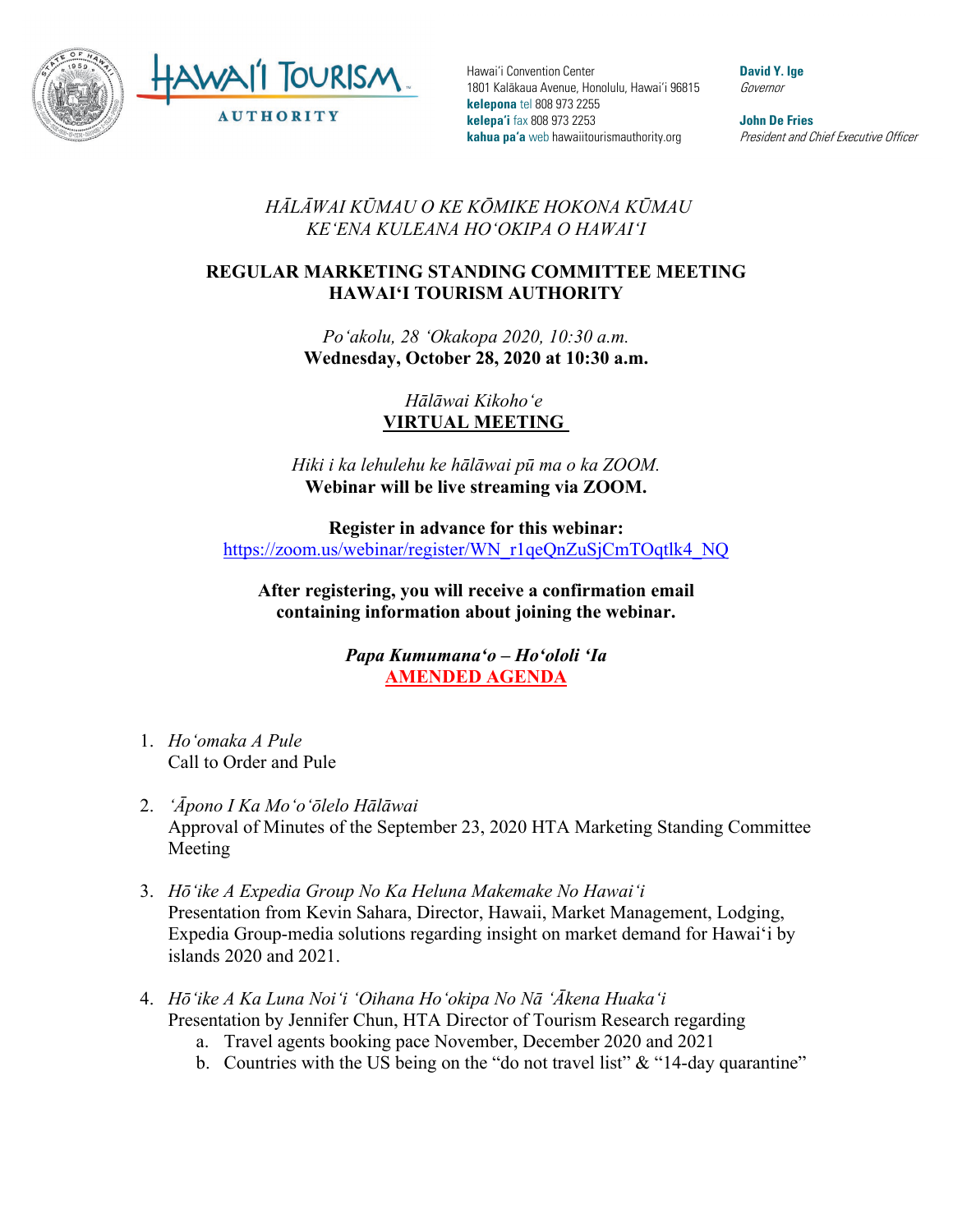

Hawai'i Convention Center 1801 Kalākaua Avenue, Honolulu, Hawai'i 96815 **kelepona** tel 808 973 2255 **kelepa'i** fax 808 973 2253 **kahua pa'a** web hawaiitourismauthority.org

**David Y. Ige** Governor

**John De Fries** President and Chief Executive Officer

- 5. *Hōʻike A Ka Luna ʻIke Kūhohonu Mākeke No Nā Hui Mokulele* Presentation by Jeffrey Eslinger, HVCB Senior Director of Market Insights, regarding airlines booking pace for November, December 2020 and into 2021.
	- a. What does load factor with COVID-19 safety protocol look like
	- b. Which airlines have their own Hawai'i approved testing program
- 6. *Hōʻike A Hawaiʻi Tourism Oceania No Ke Kūlana Huakaʻi* Update regarding Hawai'i Tourism Oceania border closing
- 7. *Hōʻike A Ka Luna Hokona No Ka ʻInikua Huakaʻi* Presentation by Jadie Goo, HTA Director of Marketing, regarding COVID-19 Travel Insurance updates and who offers this insurance.
- 8. *Hōʻike A Hawaiʻi Tourism Canada No Ke Kūlana Huakaʻi* Presentation by Hawai'i Tourism Canada's Susan Webb, Country Director, regarding earliest flight scheduled, what in country initiatives are taking place to bring the borders down to travel to the US and the 14-day quarantine once the they return home. What pre-testing looks like for Canadians coming into Hawai'i and an overview of branding Hawai'i now. What messaging are being used to communicate to the Travel Agents and what the present booking pace look like
- 9. *Hōʻike A Hawaiʻi Tourism Japan No Ke Kūlana Huakaʻi* Presentation by Hawai'i Tourism Japan's Eric Takahata, Managing Director, on what booking pace looks like from our wholesale partners
	- a. When will the 14-day quarantine be lifted for US travelers into Japan
	- b. What does the airline schedule into Hawai'i look like
- 10. *Hōʻike A Hawaiʻi Visitors & Convention Bureau No Ke Kūlana Huakaʻi* Presentation by Hawai'i Visitors & Convention Bureau's John Monahan, President and CEO and Jay Talwar, Senior Vice President and Chief Marketing Officer regarding the domestic travelers concerns and questions, along with an update on their activities
	- a. Concerns on 72 hours turnaround time on pre-COVID testing
	- b. Partners and customers want to know what to expect before they arrive
	- c. What are our hotel safety standards, what is in place?
	- d. Are the beaches open, what are the rules?
	- e. Are restaurant open
	- f. Are hotels pool open and do we have to wear a mask
	- g. What attractions are open, what can I do and see
	- h. Promotion Overview
	- i. Partners
	- j. Messaging Update
	- k. Media Update
	- l. Earned media update